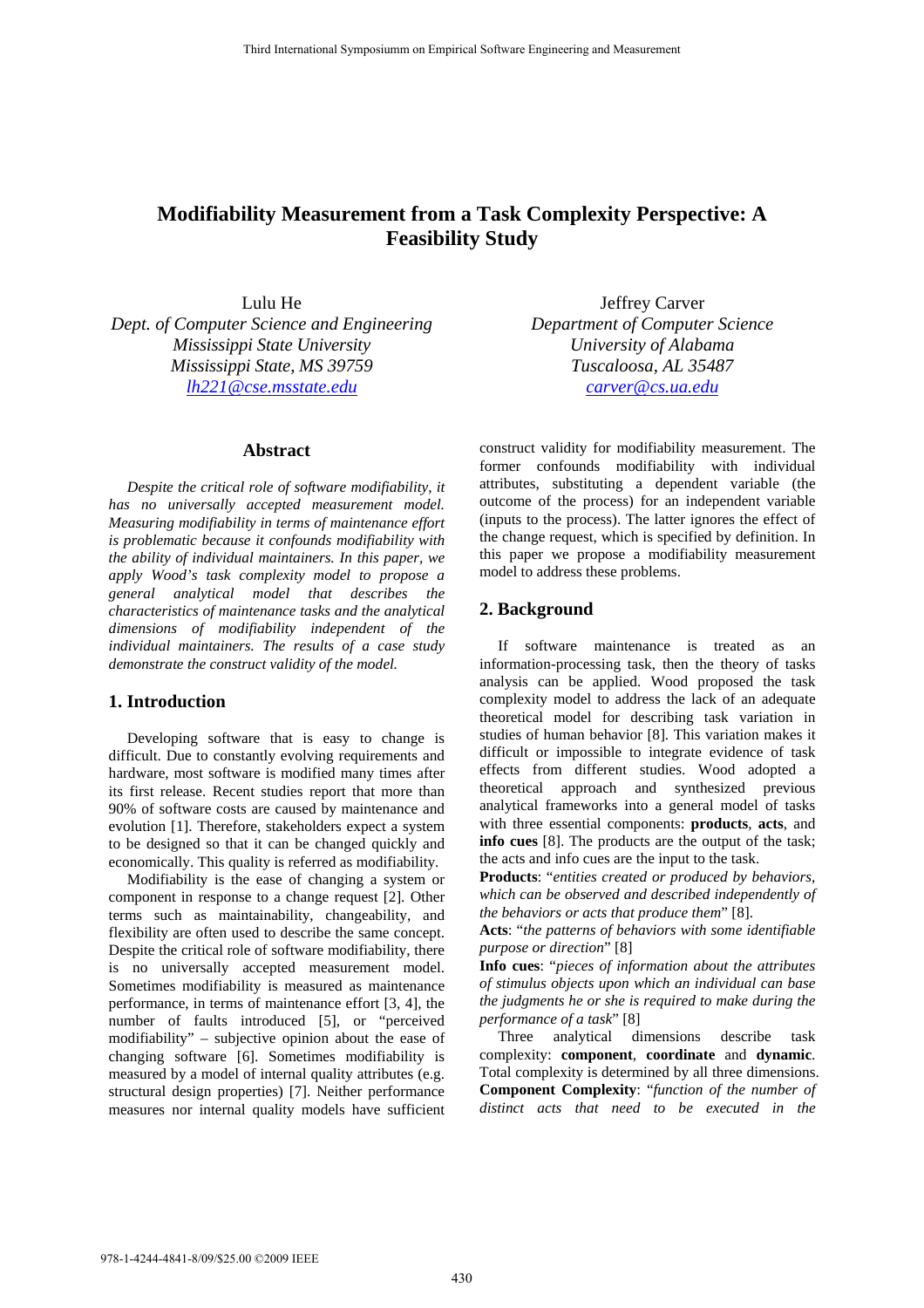*performance of the task and the number of distinct info cues that must be processed in the performance of those acts*" [8].

**Coordinative Complexity**: "*nature of relationships between task inputs and task products*" [8]. The form, strength, and sequencing of the relationships are all considered to be aspects of coordinative complexity.

**Dynamic Complexity**: "*changes in the states of the world which have an effect on the relationships between tasks and products*" [8].

The components and dimensions of complexity in Wood's model describe stable task properties that can be specified independently of the task performers.

# **3. A Model of Software Modifiability**

#### **3.1. Model Constructs**

Wood's model provides a general approach to task complexity analysis. Task complexity characterizes the difference among task inputs and the relationship between task inputs and outputs. Software maintenance can be viewed as an informationprocessing task in which maintainers perceive, interpret and manipulate info cues (task inputs) and the relationships among them to identify task outcomes [5]. The info cues and the acts required to process these cues set upper limits on the knowledge, skills and resources required to successfully complete the task. Therefore, the required acts, info cues, and the relationship among them help identify the difficulty of the maintenance task. It is natural to draw parallels between task complexity and software modifiability. Wood's model allows us to describe the properties and difficulty of the maintenance task independent of the maintainers. This independence differentiates our model from existing performance measures. By mapping Wood's model to software maintenance, we derived the model of maintenance tasks and modifiability shown in Table 1.

**Acts** are defined as actions dealing with code. Because our definition of modifiability is the ease of changing a software system, we focus on the actions required to implement a change, i.e. adding, modifying or deleting code. While the change process does involve actions other than "coding", like, "reading" and "thinking", those cognitive activities are difficult, if not impossible, to identify from the maintenance tasks. The coding actions, by contrast, are more "physical" and thus easier to specify and identify.

**Info cues** (ic) are defined as the information pieces from the change request or the software system because these are the two sources of difficulty.

Our model specifies modifiability in terms of task complexity. A more complex maintenance task leads to less modifiable software. In other words, a high value for component complexity or coordinate complexity indicates low modifiability.

**Table 1 Mapping Wood's Model to Software Modifiability**

| Wood's<br>Model [8]      | <b>Modifiability Model</b>                                                                                           |  |  |  |  |  |
|--------------------------|----------------------------------------------------------------------------------------------------------------------|--|--|--|--|--|
| Product                  | <b>Changed Software System</b>                                                                                       |  |  |  |  |  |
| Act                      | Different types of change actions, e.g.<br>addition, deletion, or modification of code                               |  |  |  |  |  |
| Info Cues                | Pieces of information required from<br>software systems and change requests to<br>perform the acts properly.         |  |  |  |  |  |
| Component<br>Complexity  | A measure of the number of change actions,<br>weighted by the amount of information cues<br>processed by that action |  |  |  |  |  |
| Coordinate<br>Complexity | A measure of the relationship (e.g. ordering)<br>between different change actions                                    |  |  |  |  |  |
| Dynamic<br>Complexity    | Not considered in current model.                                                                                     |  |  |  |  |  |

#### **3.2. Measurement Protocol**

The proposed model is abstract enough to apply to a variety of maintenance environments. For validation, we need a measurement protocol to obtain the measurement values consistently and repeatably. Therefore, we specified a measurement process of identifying model components (acts, info cues) and calculating modifiability in different dimensions (component, coordinate).

Wood's model can specify task complexity independently of individual attributes because the analytical constructs are identified a priori from the task specification. In the case of software maintenance tasks, however, the change request and the system specify the requirements for the change, rather than how to make the change. The acts and info cues are not as evident in this context as they are in Wood's.

Instead of guessing the acts and info cues for a change request and system, we examine the actual change implementations by maintainers. Acts can be identified by determining whether code is added, modified, or deleted. The info cues are then limited to the information pieces referenced in the changed code. We are unable to track the cognitive activities of the maintainers. Thus we can only make inferences about the information processed by them based on what is actually documented, i.e. the changes made to the code. These info cues set the minimum requirement on the information needed to perform the change task. The maintainers must acquire and process these information pieces before they can reference them in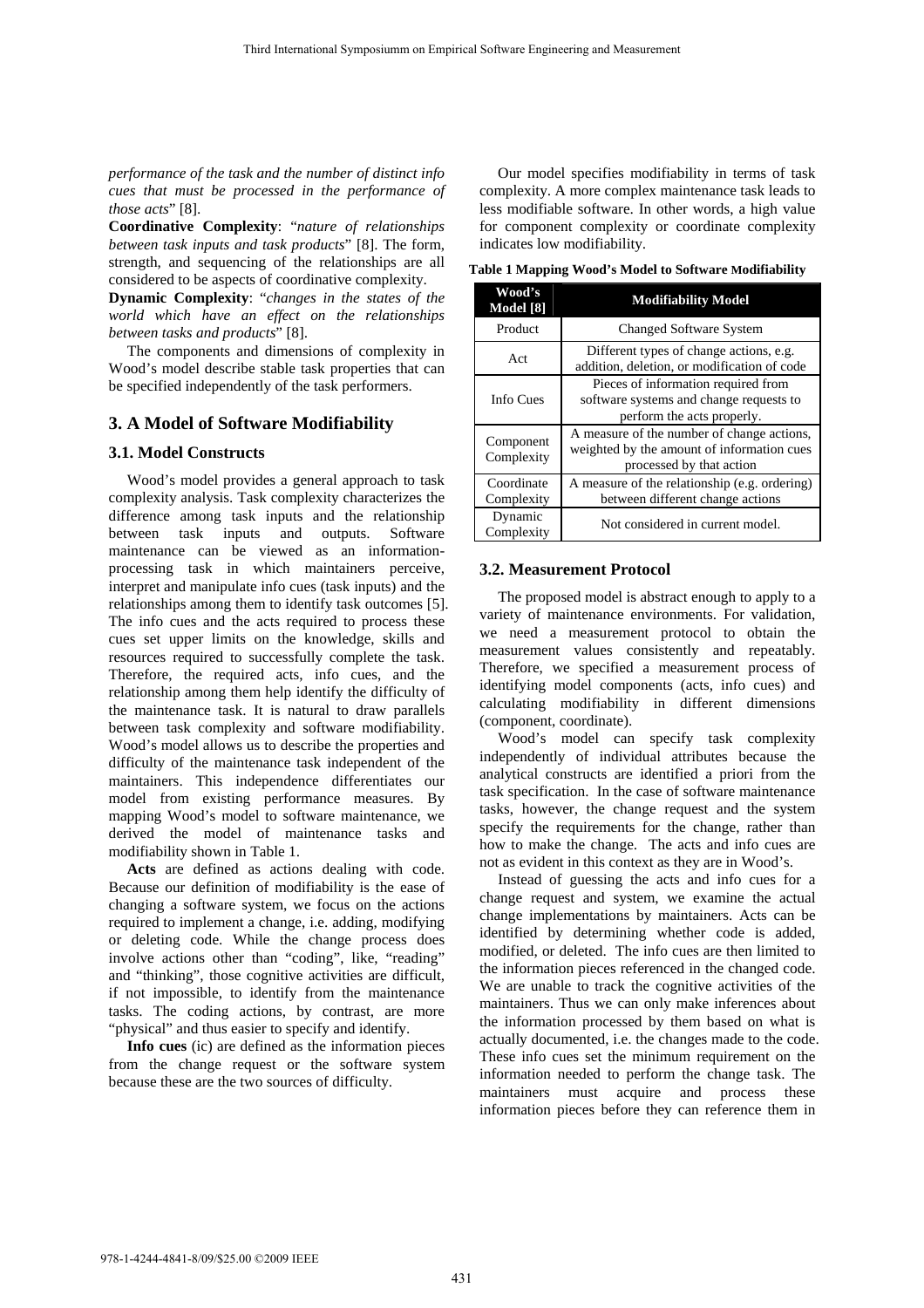the code. The only problem is that the acts and info cues identified may be affected by individual maintainers (e.g. programming style, expertise). Our hypothesis is that there is a subset of acts and info cues that are determined by the change request and software system, independent of individual maintainers. This hypothesis will be tested in model validation.

The info cues are extracted in units, i.e. Program Elements (PEs), including *attributes, local variables, parameters, methods, classes*, and *constants*. We refer methods as M\_type PEs and the other PEs as O\_type. While these PEs are specific to the Java language, similar PEs can be defined for other OO languages.

For the modifiability dimensions, we began with component complexity. Coordinate complexity will be examined in future. To measure component complexity, we need to specify how to measure a single info cue and how to calculate the overall complexity for all the info cues.

To measure the amount of information in a single info cue, we have initially chosen a simple size measure, assuming that the larger an information cue is, the more information it contains. We developed three size measures as follows (the size of an info cue ic is denoted as S(ic)):

- For info cues *ic* from change requests,  $S(ic)=1$ .
- For O\_type *ic* (from the original code), if *ic* is not *Class* or instance of *Class* (e.g. int, String, etc.), then S(*ic*)=1.

**S1**: **LOC** (lines of code)

- For O\_type *ic* if *ic* is an instance of *Class C*,  $\mathbf{S1}(ic) = \mathbf{S1}(C)$ .
- For M\_type *ic*,  $\mathbf{S1}(ic) = \mathbf{LOC}(ic)$ .
- For *Class C*,  $\mathbf{S1}(C) = \mathbf{LOC}(C)$ .

**S2**: **MImpl** (Method Implementation)

- For O\_type *ic* if *ic* is an instance of *Class C*,  $S2$ (*ic*) =  $S2$ (*C*).
- For M\_type *ic*,  $S2(ic) = \sum$  (#Parameters, #Methods\_invoked, #Attributes\_referenced).
- For *Class C*,  $S2(C) = \sum$  (#Attributes,  $S2$ (Methods)).

**S3**: **MIntl** (Method Interface)

- For O\_type *ic* if *ic* is an instance of *Class C*,  $S3(ic) = S3(C)$ .
- For M\_type *ic*,  $S3(ic) = \sum$  (#Parameters)
- For *Class C*,  $S3(C) = \sum$  (#Attributes,  $S3(Methods)$ )

S1 measures the complexity of the info cues in terms of the lines of code. S2 and S3 measure methods in terms of the number of PEs referenced. The difference between S2 and S3 is that S2 examines the method (white box view) while S3 examines only the interface (black box view). The underlying assumption of S2 is that method usage requires knowledge of method implementation, while for S3, only the interface is needed to use the method.

In some cases, an ic is referenced more than once. It is unclear whether it is more difficult to process an ic the first time it is encountered than it is on subsequent encounters. We define an integration rule for each case: R assumes there is no difference in difficulty for subsequent observations of an ic while R' assumes that subsequent encounters of an ic are easier to process. Therefore, there is 1 extra unit of complexity added for each subsequent encounter rather than adding in the full size.

- $\mathbf{R}$ :  $TS = N^*$   $S(ic)$
- **R**':  $TS = S(ic) + (N-1)$

TS denotes the total size of all the ics and N denotes the number of total encounters. Combining each measurement approach (S1, S2, S3) with each integration approach (R and R') results in six measures M1, M1', M2, M2', M3, M3'. We tested our model for all six measures in the case study in section 4.

#### **3.3 Model Evaluation**

We demonstrate the construct validity of our model from the following three aspects:

**Face Validity**: the components in the modifiability model are determined by software system and change request only, independent of individual maintainers.

**Concurrent Validity**: the modifiability model can distinguish the difficulty of maintenance tasks.

**Predictive Validity**: the modifiability model can predict the maintenance performance of the same maintainers on different maintenance tasks

## **4. Case Study**

Before conducting our own controlled experiment, we validated our model using the data from an experiment conducted by Arisholm, et al. [9]. The goal of the original experiment was to compare the changeability of two designs, i.e. Responsibility-Driven (RD) vs. Main Framework (MF). According to OO design principles, RD is the better design and thus should be more changeable. The concept of changeability is similar to modifiability as defined in our model. There were three change tasks. Each participant performed the changes on one of the two designs. The changeability of the designs was assessed based on change effort (time to finish the tasks), correctness (a subjective correctness score), and other measures. The results indicated that, contrary to the hypothesis, the good RD design required significantly more effort than the bad MF design and the RD design did not result in fewer errors than the MF design.

We posed five hypotheses to test three types of construct validity: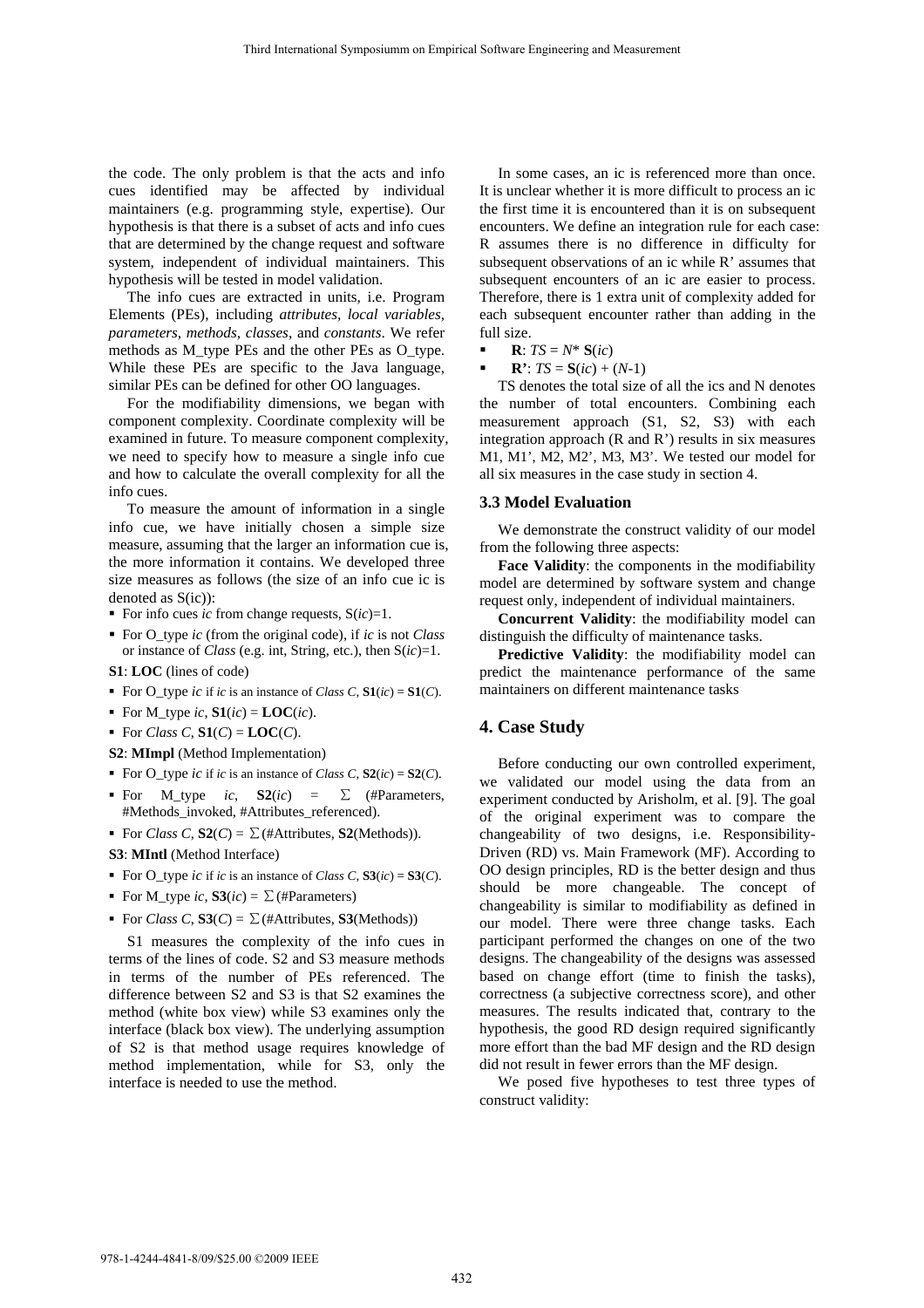- H1 The *Acts* do not differ between subjects.
- H2 The *Info cues* do not differ between subjects.
- H3 For a given change request, the *modifiability* of MF and RD is related to the design approach.
- H4 For a given design (MF/RD), the *modifiability* of a change is correlated to its perceived difficulty.
- H5 Participant's performance on a change is correlated to the *modifiability* of that change.

H1 and H2 address face validity. H3 and H4 deal with concurrent validity. H5 assess predictive validity.

Relative to face validity (H1 and H2), space does not allow us to show all of the acts and ic identified. The acts varied among subjects, while the ic referenced in the acts were relatively consistent for a given change task. There is a subset of ic that are consistent across the subjects in the same group (MF or RD) for a given change. Therefore, the results support H2 but not H1.

We then measured the component complexity of the MF and RD designs for each change using all six measures shown in Table2 as below.

| $1400C \equiv \text{Compoint}$ Component Complexity |     |     |     |     |                |     |                |  |  |
|-----------------------------------------------------|-----|-----|-----|-----|----------------|-----|----------------|--|--|
| D                                                   | M1  | M1' | M2  | M2' | M <sub>3</sub> | M3' | CН             |  |  |
|                                                     | 21  | 21  | 15  | 15  | 14             | 14  | C <sub>1</sub> |  |  |
| MF                                                  | 89  | 64  | 58  | 47  | 52             | 42  | C <sub>2</sub> |  |  |
|                                                     | 498 | 114 | 263 | 84  | 235            | 79  | C <sub>3</sub> |  |  |
| <b>RD</b>                                           | 21  | 21  | 15  | 15  | 14             | 14  | C1             |  |  |
|                                                     | 45  | 45  | 50  | 50  | 43             | 43  | C <sub>2</sub> |  |  |
|                                                     | 90  | 70  | 76  | 64  | 62             | 52  | C <sub>3</sub> |  |  |

**Table 2 Component Complexity**

For modifiability the relative order of metrics is more meaningful than the absolute values. There are 9 comparisons for "relative modifiability", three across software systems, i.e. MF vs. RD for C1, C2 and C3 respectively, and six across changes, i.e. C1 vs. C2 vs. C3 for MF or RD. The results were consistent regarding relative modifiability for all 6 measures as follows (note that the lower component complexity, the higher modifiability.):

For each change:

**C1**: MF=RD; **C2**: MF<RD; **C3**: MF<RD

For each software system:

MF:  $C1 > C2 > C3$ ; RD:  $C1 > C2 > C3$ 

Our measurement results were confirmed by the difficulty level of the maintenance tasks determined a priori [10]. C1 is the easiest (highest modifiability) and C3 is the most difficult (lowest modifiability) for both MF and RD. When comparing across the designs, a detailed analysis (by experts) drew the same conclusion as our model: C1 had the same difficulty in both designs, but C2 and C3 were easier for RD than for MF. Therefore, H3 and H4 are supported.

We used two performance measures from the original study to test H5: total time (maintenance effort) and correctness score (the quality of the changed code).

Effort and correctness describe the task performance from different but competing perspectives. We combined them into a single metric by dividing time by correctness. Spending more time or delivering lower quality increase the value of this new performance metric. Therefore, a higher score indicates poorer performance. Results showed that for all 10 subjects, the performance on CH1 is the best. This result is consistent with the relative modifiability results mentioned above. The performance on CH2 is better than the performance on CH3 for 8 of the 10 subjects. The two exceptions were both in the RD design group. Therefore, H5 is partially supported.

In summary, the results of case study supported the face validity of the info cues as model components and the concurrent validity of the model. The results also partially assured the predictive validity.

## **5. Conclusion**

In this paper, we propose an analytical model that describes the characteristics of maintenance tasks and the analytical dimensions of modifiability. By applying task analysis theory, the proposed model captures the difficulty (complexity) inherent in the maintenance task independent of individual characteristics of maintainers. Thus, the model provides more validity and stronger generalization for software maintenance studies (e.g. effort prediction). The model also provides greater insight into the relationship between internal software attributes (e.g. structural measures) and external attributes of maintenance process (e.g. effort).

We will continue our research in the following directions:

*Refining Model Components*: we will look for common patterns in maintainers' behaviors to see if it is possible to identify more abstract acts that have construct validity. We will also extend the definition of info cues to include the control structure of the code in addition to PEs.

*Exploring Measures for Component & Coordinate Complexity*: currently we used traditional size measures to measure the information contained in the cues. In the future, we will look at other areas like information theory for information-related measures.

*Controlled Experiments*: we plan to conduct controlled experiments on a larger sample of subjects to further validate the proposed model.

**Acknowledgements** Work partially supported by NSF grant CCF-0438923